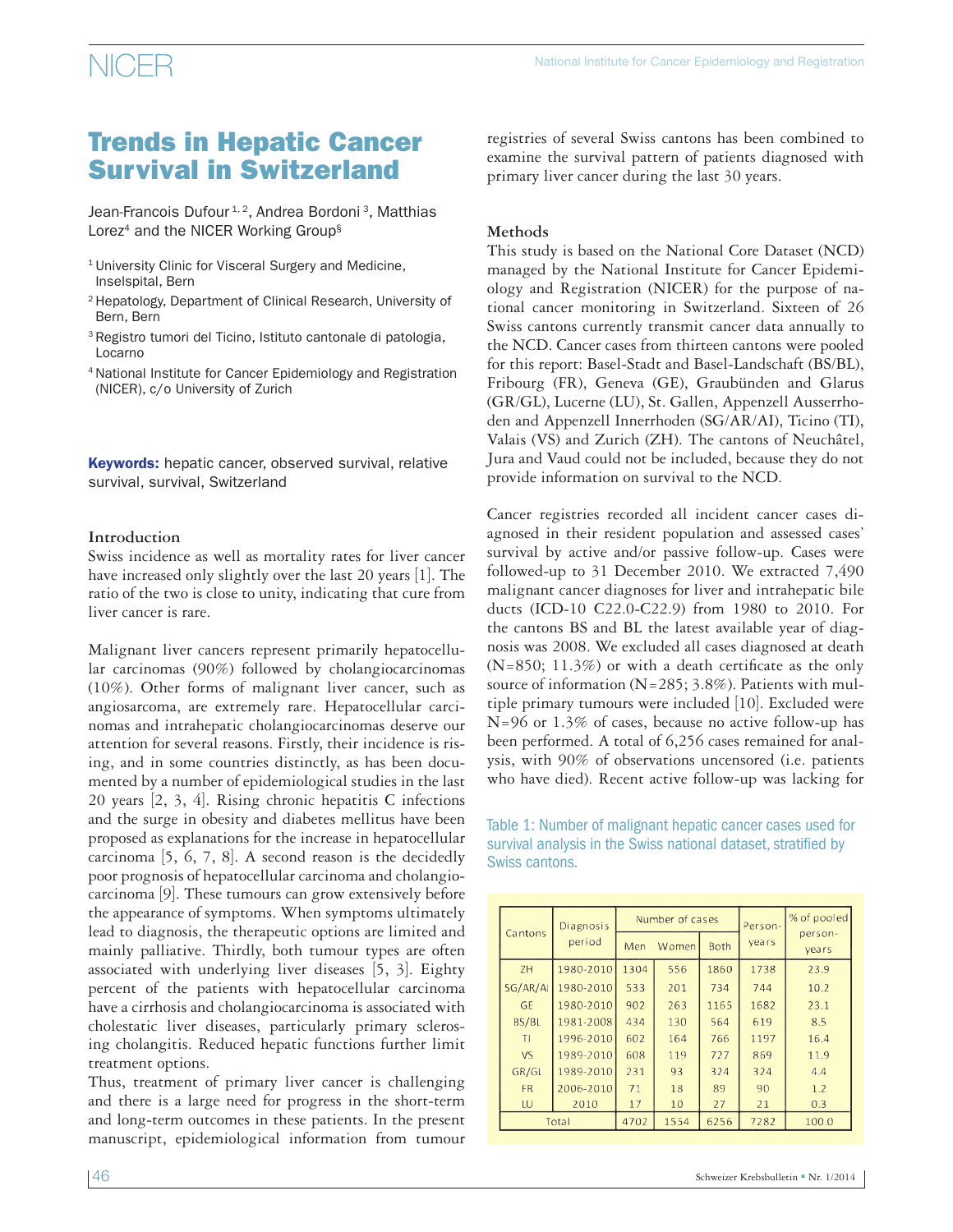# NICER

 $N=151$  (2.4%) cases. The vital status of these cases was set lost to follow-up using the date of last contact. Because we did not assume survival up to 31 December 2010 in the absence of reported death, our survival estimates will be conservative.

Completeness of case ascertainment for hepatic cancer could be assessed in the cantons GE, GR/GL, SG/AR/AI, TI and VS and was found to be slightly higher than the international standard of at least 90% within 1.5 years after the date of diagnosis for diagnosis years 2005-2010 [11]. Case finding via death certificates was substantial: between 7% and 38%, depending on cancer registry and diagnosis year. Two registries did not utilize death certificates for case finding during all diagnosis years: ZH (1980-1996) and BS/BL (1981-2001, 2008). If ZH and BS/BL were removed from the pooled dataset for the years indicated, the maximal deviation in survival proportion found in any of the analysis endpoints was 3.0% (for agegroup 55-64 during period 1990-1999).

Observed survival (OS) and relative survival (RS) were derived for consecutive time intervals of increasing length after diagnosis during which the hazards were assumed

|                                                        |                     | Observed survival %<br>Relative survival <sup>1</sup> % |       |      |      |                     |           |       |                     |           |             |                     |      |
|--------------------------------------------------------|---------------------|---------------------------------------------------------|-------|------|------|---------------------|-----------|-------|---------------------|-----------|-------------|---------------------|------|
| Years                                                  | Age in<br>years     | Calendar period of diagnosis 1990 - 1999 <sup>4</sup>   |       |      |      |                     |           |       |                     |           |             |                     |      |
| since<br>diagnosis                                     |                     | Men                                                     | Women | Both | Men  | 95% Cl <sup>3</sup> |           |       | 95% Cl <sup>3</sup> |           |             | 95% Cl <sup>3</sup> |      |
|                                                        |                     |                                                         |       |      |      | LL                  | <b>UL</b> | Women | LL                  | <b>UL</b> | <b>Both</b> | LL                  | UL   |
| $\,1\,$                                                | $00 - 54$           | 36.8                                                    | 52.6  | 40.4 | 36.9 | 30.0                | 43.9      | 52.7  | 38.8                | 64.9      | 40.5        | 34.3                | 46.7 |
|                                                        | $55 - 64$           | 29.1                                                    | 34.2  | 30.0 | 29.4 | 24.7                | 34.2      | 34.4  | 24.0                | 45.1      | 30.2        | 25.9                | 34.6 |
|                                                        | $65 - 74$           | 26.5                                                    | 26.9  | 26.6 | 27.2 | 23.2                | 31.4      | 27.2  | 19.9                | 35.0      | 27.1        | 23.6                | 30.7 |
|                                                        | $75 - 99$           | 19.7                                                    | 12.6  | 17.4 | 21.5 | 17.2                | 26.3      | 13.6  | 8.8                 | 19.4      | 18.8        | 15.4                | 22.4 |
|                                                        | $00 - 99$           | 26.8                                                    | 25.7  | 26.5 | 27.7 | 25.3                | 30.2      | 26.4  | 22.3                | 30.7      | 27.3        | 25.2                | 29.4 |
|                                                        | $00 - 54$           | 23.7                                                    | 25.8  | 24.2 | 24.0 | 18.0                | 30.6      | 25.9  | 14.7                | 38.6      | 24.4        | 19.0                | 30.2 |
|                                                        | $55 - 64$           | 13.3                                                    | 13.3  | 13.3 | 13.8 | 10.2                | 17.9      | 13.5  | 6.6                 | 23.0      | 13.7        | 10.4                | 17.4 |
| $\overline{3}$                                         | $65 - 74$           | 9.4                                                     | 7.9   | 9.2  | 10.3 | 7.5                 | 13.7      | 8.2   | 3.8                 | 14.8      | 9.8         | 7.4                 | 12.6 |
|                                                        | $75 - 99$           | 2.7                                                     | 3.1   | 2.8  | 3.6  | 1.6                 | 7.1       | 3.9   | 1.3                 | 9.2       | 3.6         | 1.9                 | 6.3  |
|                                                        | $00 - 99$           | 10.8                                                    | 9.3   | 10.5 | 11.9 | 10.0                | 13.9      | 9.9   | 7.1                 | 13.5      | 11.3        | 9.7                 | 13.0 |
| $\mathbf{1}$                                           | stand. $2$          | 27.1                                                    | 29.3  | 27.3 | 27.9 | 25.5                | 30.4      | 29.8  | 25.4                | 34.2      | 27.9        | 25.8                | 30.1 |
| 3                                                      |                     | 11.1                                                    | 11.1  | 11.1 | 11.8 | 10.0                | 13.8      | 11.6  | 8.3                 | 15.4      | 11.7        | 10.1                | 13.4 |
| Calendar period of diagnosis: 2000 - 2009 <sup>4</sup> |                     |                                                         |       |      |      |                     |           |       |                     |           |             |                     |      |
|                                                        | $00 - 54$           | 50.1                                                    | 55.3  | 51.2 | 50.2 | 44.5                | 55.7      | 55.4  | 44.5                | 65.0      | 51.4        | 46.3                | 56.2 |
| $\mathbf{1}$                                           | $55 - 64$           | 44.4                                                    | 49.6  | 45.3 | 44.8 | 40.6                | 48.9      | 49.9  | 40.5                | 58.5      | 45.6        | 41.8                | 49.3 |
|                                                        | $65 - 74$           | 41.1                                                    | 41.2  | 41.1 | 42.0 | 38.4                | 45.5      | 41.6  | 35.0                | 48.1      | 41.8        | 38.7                | 44.9 |
|                                                        | $75 - 99$           | 26.4                                                    | 27.1  | 26.6 | 28.1 | 24.4                | 31.9      | 28.3  | 23.1                | 33.8      | 28.1        | 25.1                | 31.2 |
|                                                        | $00 - 99$           | 39.3                                                    | 38.6  | 39.1 | 40.2 | 38.1                | 42.3      | 39.4  | 35.7                | 43.0      | 39.9        | 38.1                | 41.7 |
| 3                                                      | $00 - 54$           | 27.8                                                    | 28.5  | 28.0 | 28.1 | 22.9                | 33.5      | 28.7  | 19.0                | 39.1      | 28.2        | 23.6                | 33.0 |
|                                                        | $55 - 64$           | 22.3                                                    | 20.8  | 22.0 | 22.9 | 19.3                | 26.7      | 21.1  | 14.0                | 29.2      | 22.5        | 19.2                | 25.9 |
|                                                        | $65 - 74$           | 18.4                                                    | 20.5  | 18.9 | 19.6 | 16.7                | 22.7      | 21.3  | 15.9                | 27.2      | 19.8        | 17.3                | 22.5 |
|                                                        | $75 - 99$           | 10.2                                                    | 8.7   | 9.7  | 12.4 | 9.5                 | 15.7      | 9.9   | 6.5                 | 14.3      | 11.4        | 9.1                 | 13.9 |
|                                                        | $00 - 99$           | 18.5                                                    | 16.8  | 18.0 | 19.7 | 18.0                | 21.6      | 17.8  | 14.9                | 20.9      | 19.1        | 17.6                | 20.7 |
| $\mathbf{1}$                                           | stand. <sup>2</sup> | 39.3                                                    | 41.7  | 39.8 | 40.2 | 38.1                | 42.2      | 42.3  | 38.5                | 46.0      | 40.5        | 38.7                | 42.3 |
| $\overline{3}$                                         |                     | 18.7                                                    | 18.7  | 18.7 | 19.9 | 18.1                | 21.7      | 19.4  | 16.2                | 22.7      | 19.6        | 18.0                | 21.2 |

<sup>1</sup> Survival analysis using the partially complete approach

<sup>2</sup> Age-standardized using ICSS weights

<sup>3</sup> CI (confidence interval); LL (lower limit); UL (upper limit)

 $^4$  Diagnoses 1990-1999 were followed-up to 31.12.2000. Diagnoses 2000-2009 were followed-up to 31.12.2010

to remain constant.Time intervals were: 0-0.1, 0.1- 0.3, 0.3-0.6, 0.6-1.0, 1.0-1.5, 1.5-2.0, 2.0-2.5, 2.5-3.0, 3-4, 4-5 and 5-6 years. RS was calculated as the ratio of the observed survival of cancer cases and the expected survival of persons in the general population matching in age, sex, calendar year of death and cantonal pool [12]. Expected cancer survival was estimated using the Ederer II method applied to all-cause mortality tables for the cantons combined [13]. All-cause death probabilities, transformed from age-, sex- and calendar year-specific death rates, were interpolated and smoothed using the Elandt-Johnson formula [14]. RS ratios were estimated using the strs command (version 1.3.7) [15] written for the Stata Statistical Software [16]. Partially complete survival analysis was used for the comparison in Table 2. Period survival analysis [17] was used for the analysis of time trends in Table 3. In brief, partially complete analysis describes the survival of cases defined by dates of diagnosis, and period analysis defines cases by follow-up dates. RS estimates were agestandardized using weights specific for hepatic cancer from the International Cancer Survival Standards (ICSS) [18]. Standard weights for age groups were: 0.19 (0-54 years), 0.23 (55-64), 0.29 (65-74) and 0.29 (75-99). Ninety-five

percent confidence intervals (95% CI) were estimated using Greenwood's method [19] in partially complete analysis and in period analysis by applying the delta method to a transformation of the cumulative hazard. For age-standardized RS, 95% CI were estimated as described in [18].

To test for linear time trends of RS, the annual percentage change (APC) was estimated with the Joinpoint Regression Program v4.0.4 [20].

Table 2: Observed and relative survival estimates after malignant hepatic cancer diagnosis, with 95% confidence intervals, by 10-year calendar period, age at diagnosis, years since diagnosis and sex. Data pooled from 12 Swiss cantons (ZH, SG/AR/AI, GE, BS/BL, TI, VS, GR/GL, and FR).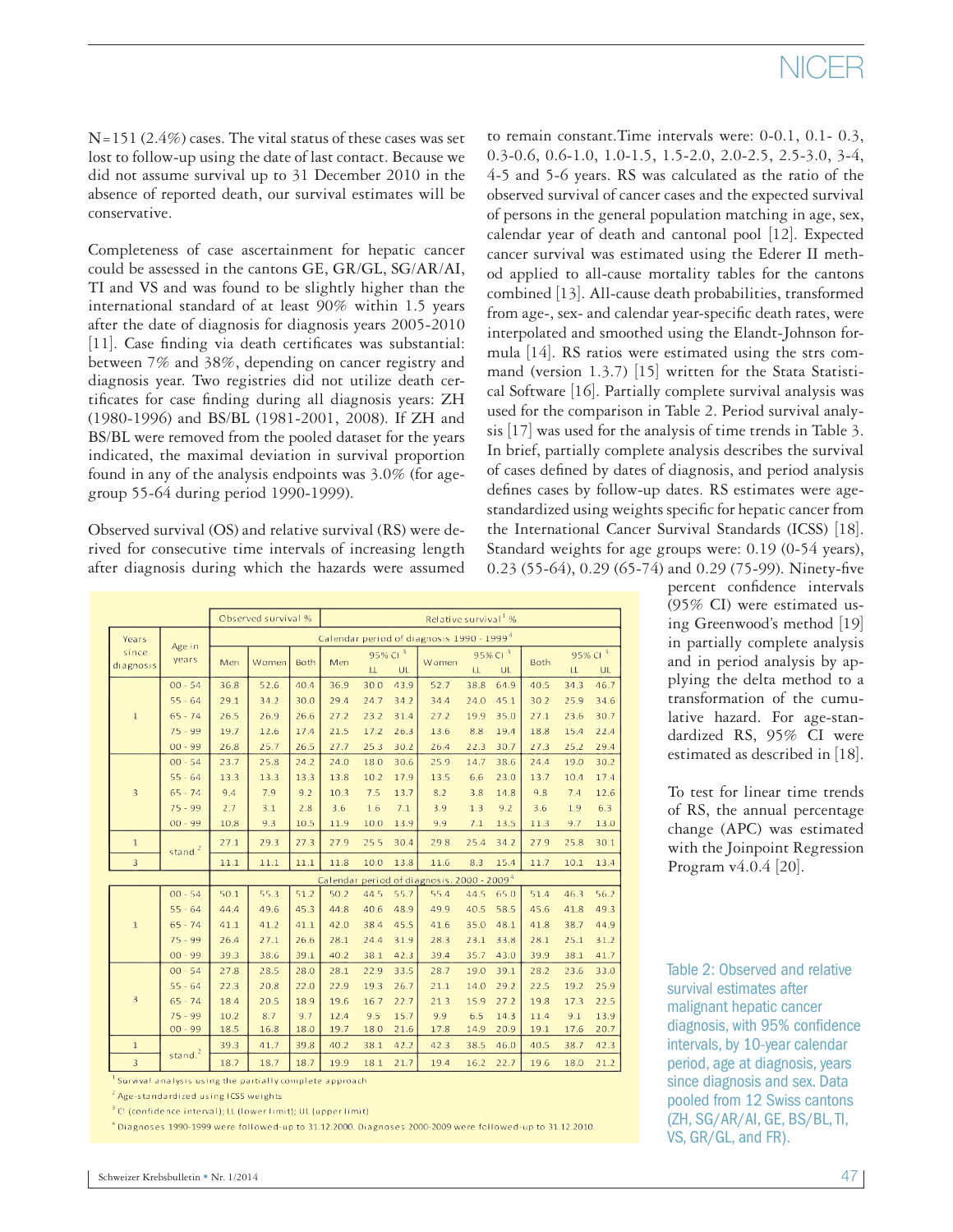## NICER

### **Results**

The survival experiences of more than 6,200 persons diagnosed with malignant cancer of the liver or the intrahepatic bile ducts contributed to this study (Tab. 1). The data pool contains increasing numbers of cancer registries over time. Until 1995, the cantons ZH, SG/AR/AI, GE and BS/BL contributed to the pool, whereas canton TI joined in 1996, canton FR in 2006 and canton LU in 2010. The cantons ZH and GE alone contributed almost 50% of the total cases.

Men were about three times more often affected compared to Women. The median age at diagnosis was 68 years (interquartile range IQR 60-75) for Men and 72 years (IQR 63-79) for Women. Just five percent of patients were diagnosed below age 47. The age distribution of the patients remained stable over time. The most common primary malignancy was hepatocellular carcinoma, ranging from 50% - 90% depending on cancer registry. Validity of this estimate was limited by considerable differences in the frequency of unspecified neoplasms (ranging from 1% up to 40%, depending on cancer registry).

The survival experience of Men and Women was remarkably similar, for every age-group and diagnosis period analysed. This is shown in Tab. 2 for survival proportions at one and three years after diagnosis, and by the survival curves in Fig. 1. Estimations for survival proportions five years after diagnosis are not shown in Tab. 2 because they could not be reliably estimated in Women due to the smaller number of cases.

Men and Women shared equally in the prolongation of survival duration over calendar time. The age-standardized relative survival (RS) proportions in Men, diagnosed between 1990 and 1999, were 27.9% and 11.8% for one and three years after diagnosis, respectively, and in Women, diagnosed in the same period, RS was 29.8% and 11.6%, respectively. A decade later (2000-2009), the RS had improved considerably to 40.2% and 19.9% in Men and 42.3% and 19.4% in Women.

Figure 1: Age- and sex-specific relative survival curves for two calendar periods of diagnosis (1990-1999 and 2000-2009). 95% confidence intervals are shown for survival proportions at one and three years after diagnosis. Hepatic cancer cases were pooled from 12 Swiss cantons (ZH, SG/AR/AI, GE, BS/ BL, TI, VS, GR/GL, and FR).

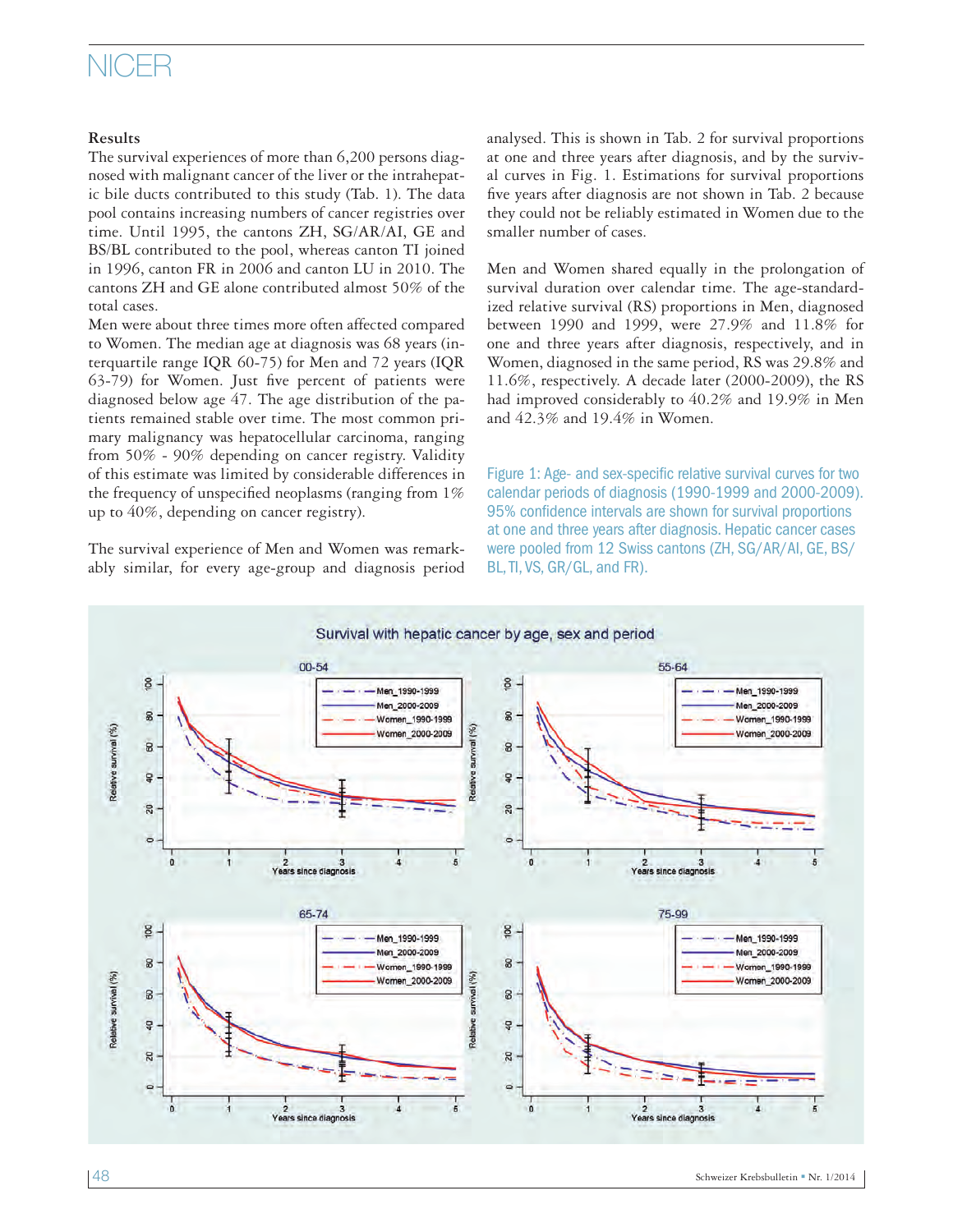|                             | Calendar period of death or censoring |                      |                                   |                      |                      |                                       |                      |                      |                              |
|-----------------------------|---------------------------------------|----------------------|-----------------------------------|----------------------|----------------------|---------------------------------------|----------------------|----------------------|------------------------------|
|                             |                                       | 1990/1992            | 1993/1995                         | 1996/1998            | 1999/2001            | 2002/2004                             | 2005/2007            | 2008/2010            |                              |
| Years<br>since<br>diagnosis | Age in<br>years                       | $RS^1$ %<br>[95% CI] | $RS^1$ %<br>[95% CI]              | $RS^1$ %<br>[95% CI] | $RS^1$ %<br>[95% CI] | $RS^1$ %<br>[95% CI]                  | $RS^1$ %<br>[95% CI] | $RS^1$ %<br>[95% CI] | APC <sup>2</sup><br>[95% CI] |
| <b>Both sexes</b>           |                                       |                      |                                   |                      |                      |                                       |                      |                      |                              |
| $\mathbf{1}$                | $00 - 74$                             | 22.5<br>[17.8;26.6]  | 19.1<br>$\left[15.3; 23.1\right]$ | 28.1<br>[24.2; 32.1] | 35.1                 | 39.8<br>$[31.0; 39.3]$ [35.7; 43.7]   | 45.6<br>[41.7; 49.5] | 44.2<br>[40.5; 47.9] | 4.0<br>[2.0; 6.0]            |
|                             | 75-99                                 | 11.1<br>[6.9; 16.6]  | 10.4<br>[6.4; 15.5]               | 12.5<br>[8.6; 17.1]  | 17.4                 | 18.8<br>$[12.8; 22.5]$ $[14.6; 23.4]$ | 24.9<br>[20.1; 30.0] | 25.8<br>[21.1; 30.8] | 5.1<br>[3.5; 6.7]            |
| 5                           | $00 - 74$                             | 5.0<br>[2.5; 8.6]    | 5.0<br>[3.1; 7.6]                 | 7.2<br>[4.7; 10.4]   | 9.6<br>[7.0; 12.7]   | 13.2<br>[10.3; 16.4]                  | 14.0<br>[11.3; 17.1] | 15.1<br>[12.5; 18.0] | 5.9<br>[3.5; 8.3]            |
|                             | 75-99                                 | 0.3<br>[0.0; 4.4]    | 1.0<br>[2.2; 4.0]                 | 1.0<br>[0.2; 3.7]    | 4.9<br>[1.6; 11.6]   | 4.7<br>[2.2; 8.7]                     | 6.2<br>[3.5; 10.0]   | 6.2<br>[3.6; 9.9]    | 9.7<br>[1.8; 18.2]           |
| $\mathbf{1}$                |                                       | 19.4<br>[16.0; 23.1] | 18.5<br>[15.3; 22.1]              | 24.2<br>[21.1; 27.4] | 30.4                 | 34.6<br>$[27.1; 33.7]$ [31.4; 37.7]   | 39.9<br>[36.7; 43.0] | 39.1<br>[36.1; 42.2] | 3.9<br>[2.3; 5.6]            |
| 5                           | stand. $3$                            | 4.1<br>[2.3; 6.7]    | 4.8<br>[3.1; 7.1]                 | 6.1<br>[4.2; 8.6]    | 8.2<br>[5.9; 11.1]   | 12.5<br>[10.1; 15.1]                  | 11.9<br>[9.7; 14.4]  | 13.1<br>[10.9; 15.4] | 5.6<br>[2.7; 8.7]            |

<sup>1</sup> RS (relative survival) analysed with period approach. CI: Confidence interval.

<sup>2</sup> Annual percentage change

<sup>3</sup> Age standardized using ICSS weights

Temporal survival trends were analysed at higher resolution using seven consecutive time periods of three year duration, starting in 1990 and ending in 2010 (Tab. 3). Men and Women were analysed together and the age groups reduced to two. The enlarged number of observations per stratum allowed estimation of five-year survival proportions. The annual percentage changes (APC) were significantly larger than zero for short term RS (one year after diagnosis) as well as for long term survival (five years after diagnosis) and ranged from 3.9% to almost 10%. Persons above 75 years of age at diagnosis seemed to have gained equally or even slightly more than younger persons (APC 9.7% vs 5.9% for RS after five years, difference not significant). The APC in age-standardized RS proportions were 3.9% [CI 2.3-5.6%] and 5.6% [CI 2.7-8.7%] for one and five year survival, respectively. The overall shape of the trend was not linear but seemed to have been steepest during the time period 1997-2003.

### **Discussion**

Our results confirm that the prognosis of primary liver cancer is still poor. This emphasizes the role of primary prevention. It is important to treat patients with liver diseases before they develop a cirrhosis, which places them at higher carcinogenic risk. Well-tolerated, efficacious treatments against chronic hepatitis B and chronic hepatitis C infections are now available and they have been shown to decrease the rate of hepatocellular carcinoma [21, 22]. Regarding secondary prevention, relevant diagnostic procedures such as ultrasonography, computed tomography and

Table 3: Trends in relative survival of hepatic cancer cases pooled from 13 Swiss cantons (ZH, SG/AR/AI, GE, BS/BL, TI, VS, GR/GL, FR, and LU) for successive three-year calendar periods of follow-up.

magnetic resonance imaging, have been introduced during the last 20 years to detect hepatocellular carcinoma at an earlier stage. Since the Swiss trend in mortality did not decline relative to the incidence rate, it suggests that earlier diagnosis of liver cancer might have contributed to the observed prolongation of survival, measured as time from diagnosis to death or end of follow-up. Additional efforts could be made through active surveillance of patients at risk and thus offering curative treatments to a larger number of patients as has recently been shown for the Bern HCC cohort [23].

The observed improvements in survival of patients in Switzerland could have several explanations, which are mutually non-exclusive. Novel and effective treatments of hepatocellular carcinoma have been progressively introduced during the last 20 years. Selection of treatments has been facilitated with the introduction of the 'BCLC' algorithm [24] and in particular, the recognition in the late nineties, that patients with a limited tumour burden can be transplanted with a small risk of recurrence [25]. The application of the so-called «Milan criteria» not only cured patients with hepatocellular carcinoma, but also stimulated physicians to